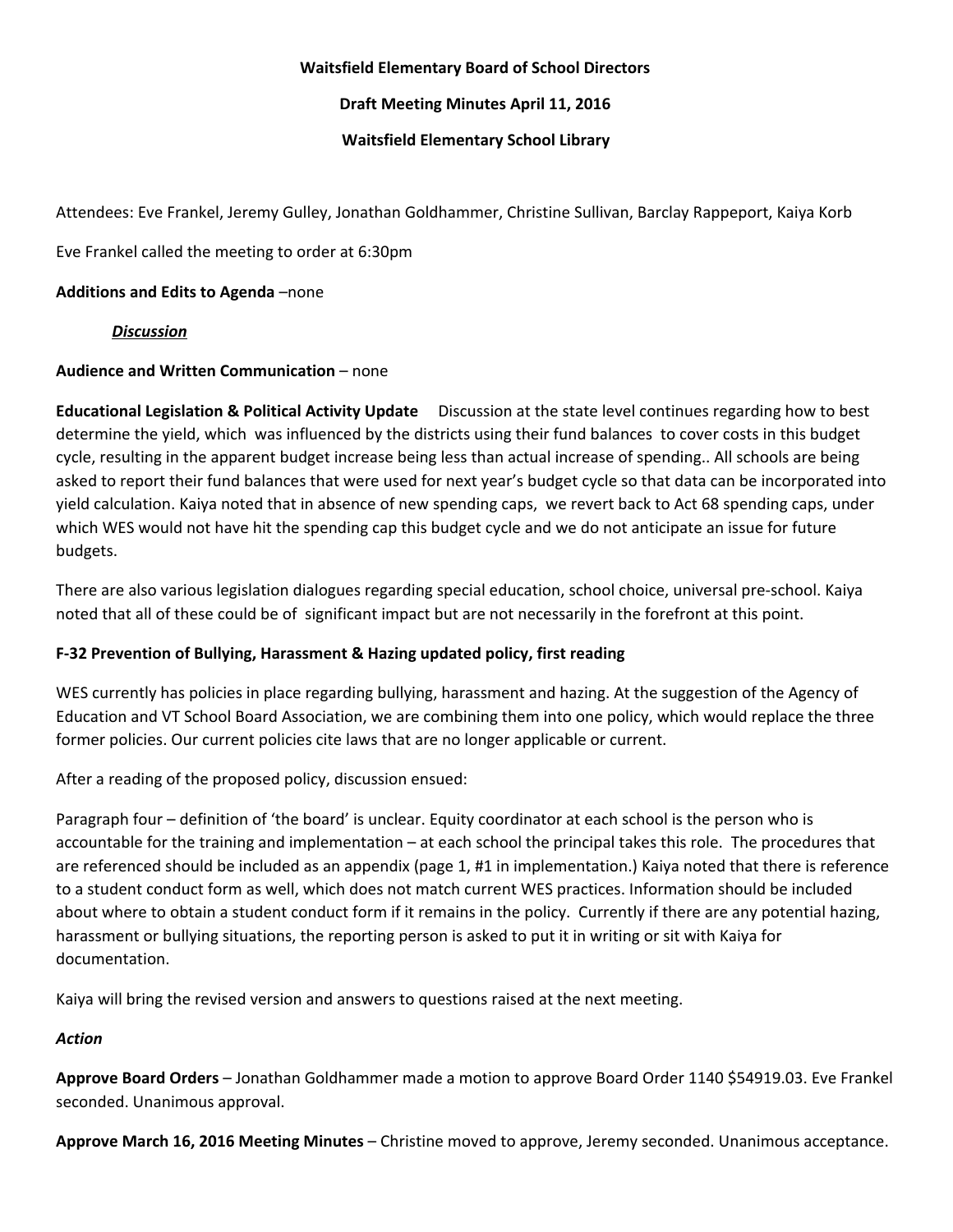**Review & Accept FY15 Financial audit**– Kaiya did note that the audit was delayed this year. The WWSU Executive Committee has recommended use of a new auditor going forward for a variety of reasons, including this delayed response. The audit does match what we received as a preliminary financial closing statement from Michelle Baker in October of 2015. There were no significant findings. Jonathan moved to accept the FY 15 Financial Audit, Barclay seconded. Unanimous acceptance.

**Special category designation of funds received –**This action would designate limited uses for the money received for restitution for the education fund embezzlement issue. \$7687.57 has been received; It is in a special fund at this point. The board has been asked to designate a purpose. Kaiya's recommendation is to use the funds for the original purpose, which was to help fund technology to support the learning of the students at WES. Even if WES were combined, those funds would be still only for WES for this purpose. Kaiya noted that we are in need of VEX Robotics for new Science program. Kaiya's proposal is to use a portion of the funds to purchase the VEX Robotics. That would also leave some funds for the iPad cart that was reduced from the budget. The technology committee is meeting regarding the iPad cart. Eve made a motion to designate the funds in the Waitsfield Education Fund Restitution Special Fund for the purposes of supporting the use of technology to further education of WES students. Jeremy seconded. Unanimous acceptance.

Establish date for special board meeting to Review and Approve Warning for June 7<sup>th</sup> Accelerated Merger Vote which includes the Public Informational Hearing Date (after April 19, before May 8) – public informational hearing tentatively set for May 31, 2016.

Our regular board meeting will not fall into the time parameters needed for the warning. Suggestion was made for a morning meeting. Meeting was set for 7:40am on May 4<sup>th</sup> at WES Library.

The public informational hearing is set for May  $31<sup>st</sup>$ , 2016 at 6:30pm.

# *Reports*

# **Principal's Report**–

- This is the last week of the Everybody Wins reading program. We have approximately 20 volunteers who come to read with the kids each week. Kaiya noted recognition and appreciation for these volunteers. There has been a wait list this year for kids to be part of the program. Laura Brines does a spectacular job coordinating this program.
- The Artist Residency is focused on pottery this year. A number of local potters and businesses are supporting special workshops this week. Students will also be going to Mud Studios to work on the wheels there. Nora McDonough and Leigh Stockton have pulled together a great effort. Bowls will come out for the Spring Concert on May 19<sup>th</sup> for a post-concert ice cream social.
- Preschool screening happened in the past month. We are anticipating 7 preschool students in the 3 year old program and either 19 or 20 in the four year old program (capacity.) If any new families entered Waitsfield, then we would have to support those 4 year olds to other programs. Kaiya will put out a notice that we have space for non-resident 3 year olds.
- Class placement process is beginning. The goal is to create heterogeneous groups where every child has a buddy in the class. We are at 22 in 1<sup>st</sup> grade math at the moment. The 6<sup>th</sup> grade math class will also be large next year. Dan Greenleaf will be looping to 6<sup>th</sup> grade math to continue with the students from the current 5<sup>th</sup> grade.
- The Valley-wide staff meetings will conclude this week. There is feedback that Waterbury schools would like to also attend these meetings.
- $\bullet$  Bridge Street Arts Fair will happen on May 21st.